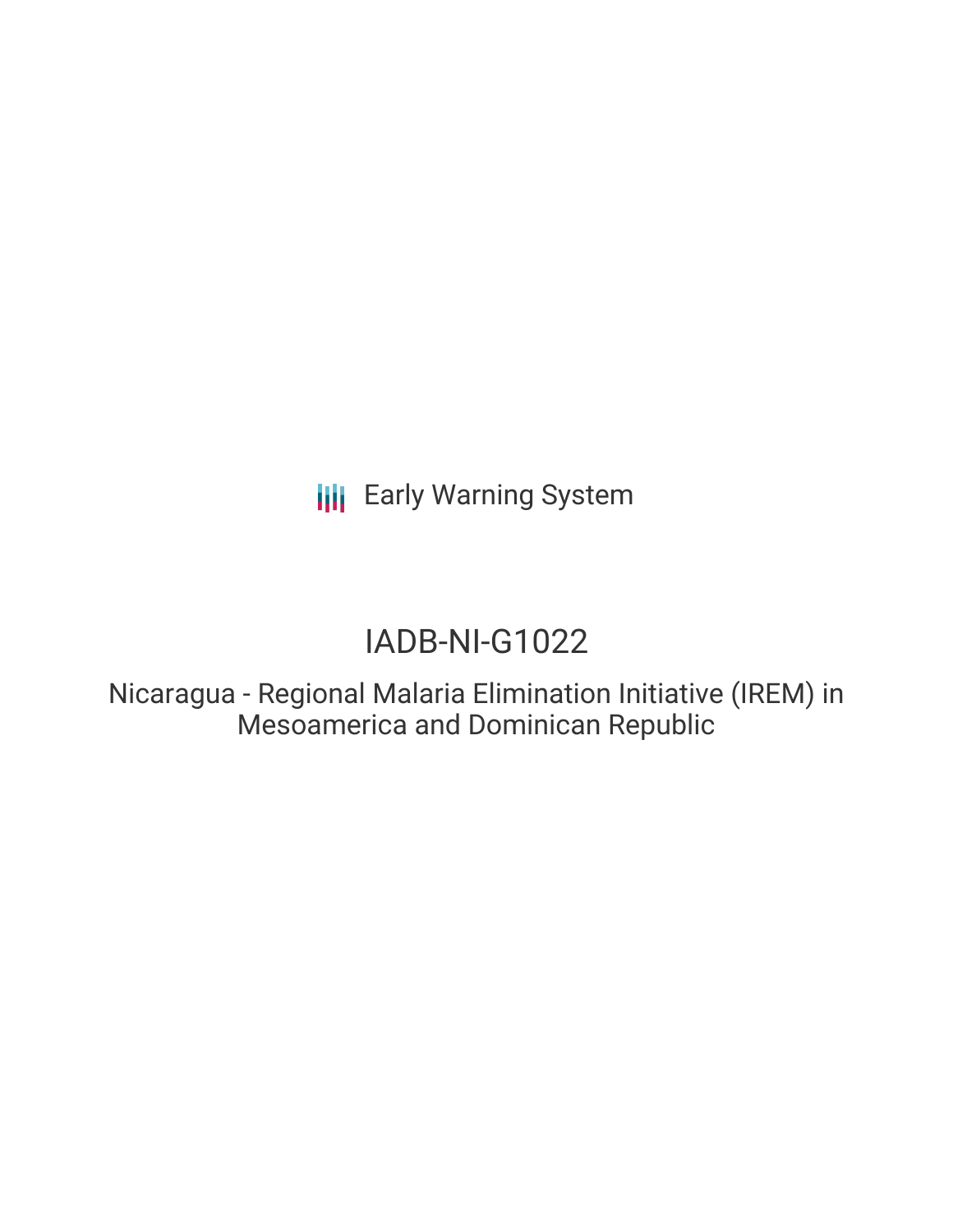

## **Quick Facts**

| <b>Countries</b>               | Nicaragua                              |
|--------------------------------|----------------------------------------|
| <b>Financial Institutions</b>  | Inter-American Development Bank (IADB) |
| <b>Status</b>                  | Approved                               |
| <b>Bank Risk Rating</b>        | C                                      |
| <b>Voting Date</b>             | 2019-03-27                             |
| <b>Borrower</b>                | Government of Nicaragua                |
| <b>Sectors</b>                 | <b>Education and Health</b>            |
| <b>Investment Type(s)</b>      | Fund, Grant                            |
| <b>Investment Amount (USD)</b> | $$5.21$ million                        |
| <b>Project Cost (USD)</b>      | $$14.95$ million                       |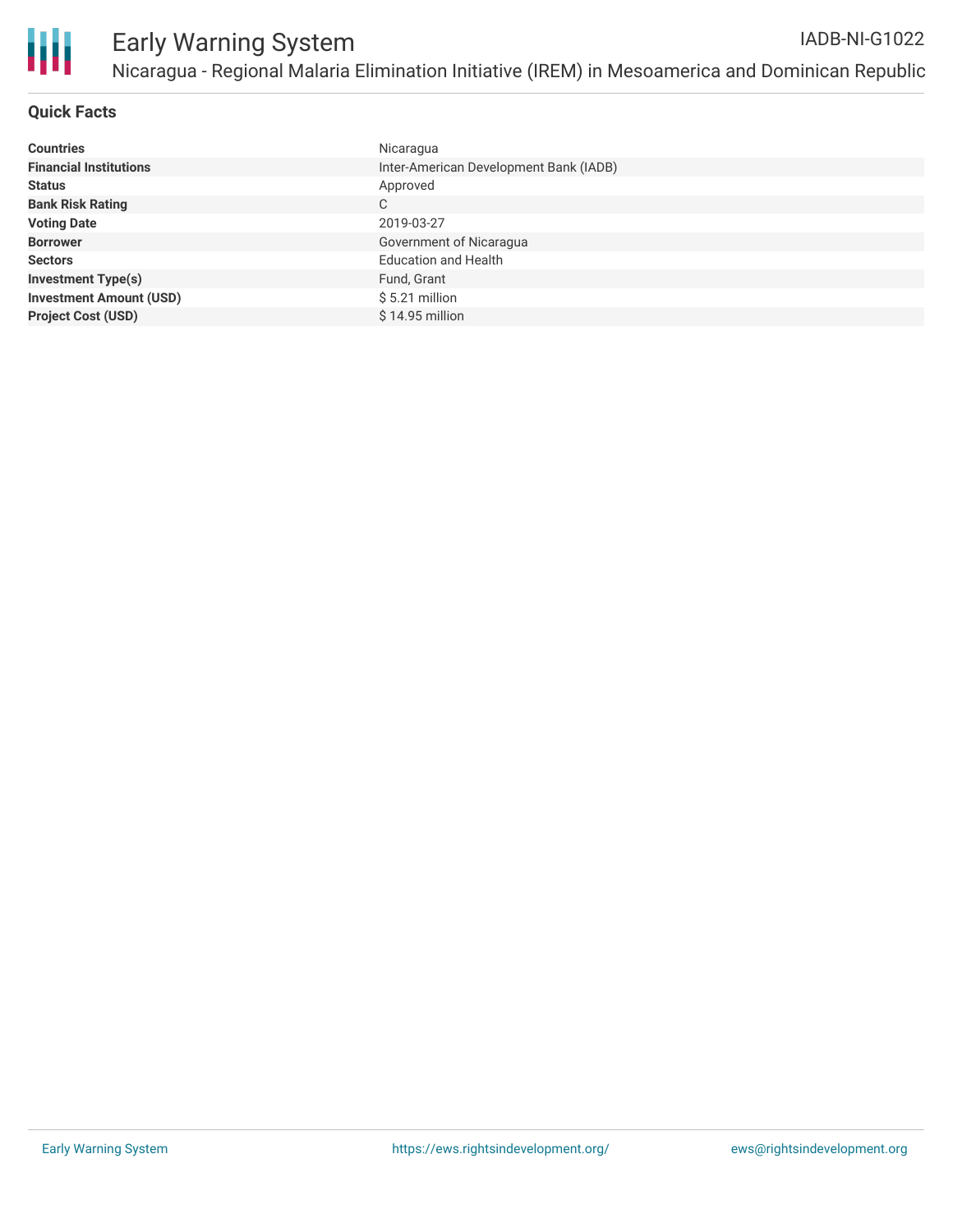

# **Project Description**

Support technically and financially to Nicaragua to co-finance investment in health, in the areas with the highest incidence of Malaria, to implement cost-effective interventions that lead to elimination under a results-based financing scheme.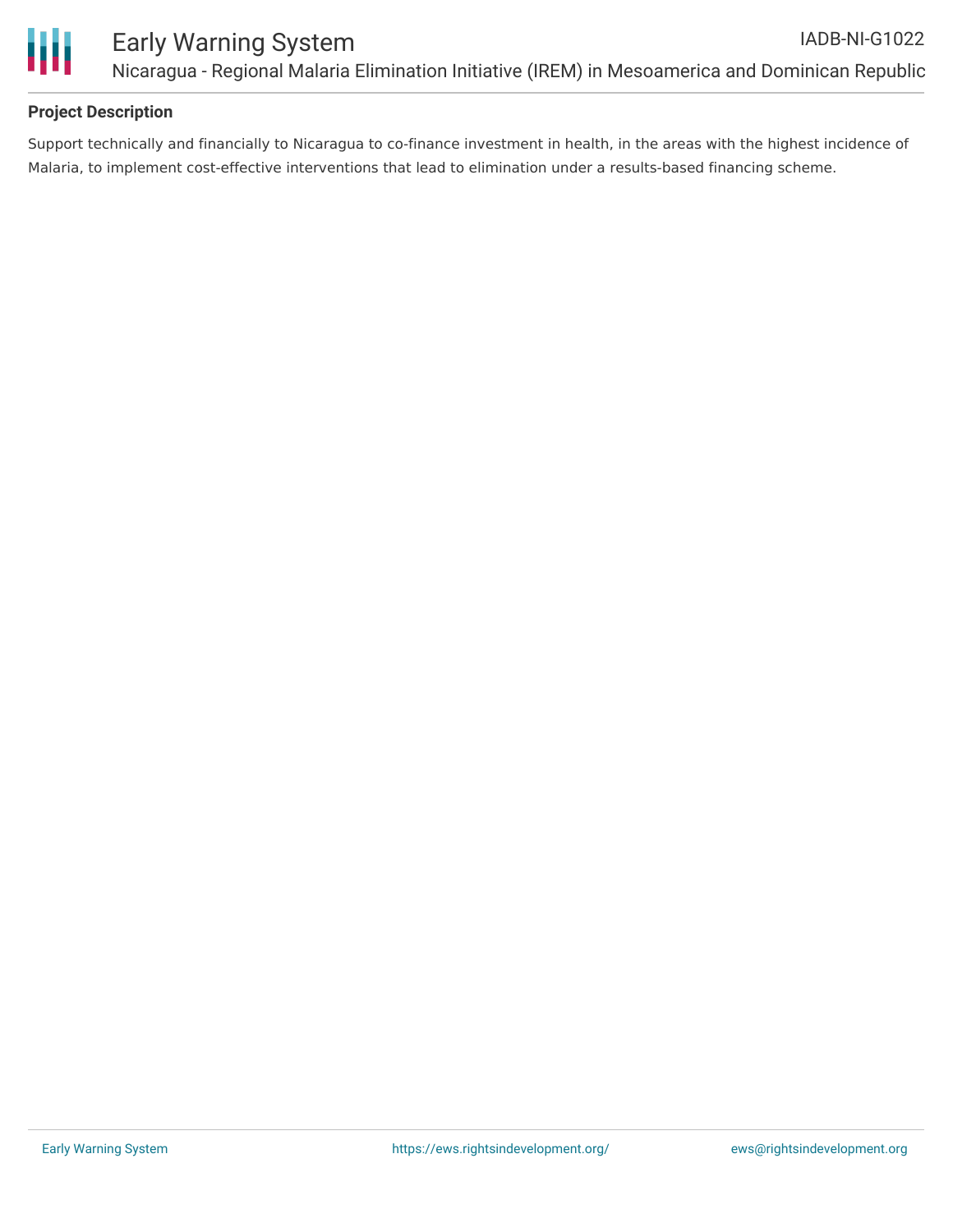

#### **Investment Description**

• Inter-American Development Bank (IADB)

Fund Malaria Elimination Blending Facility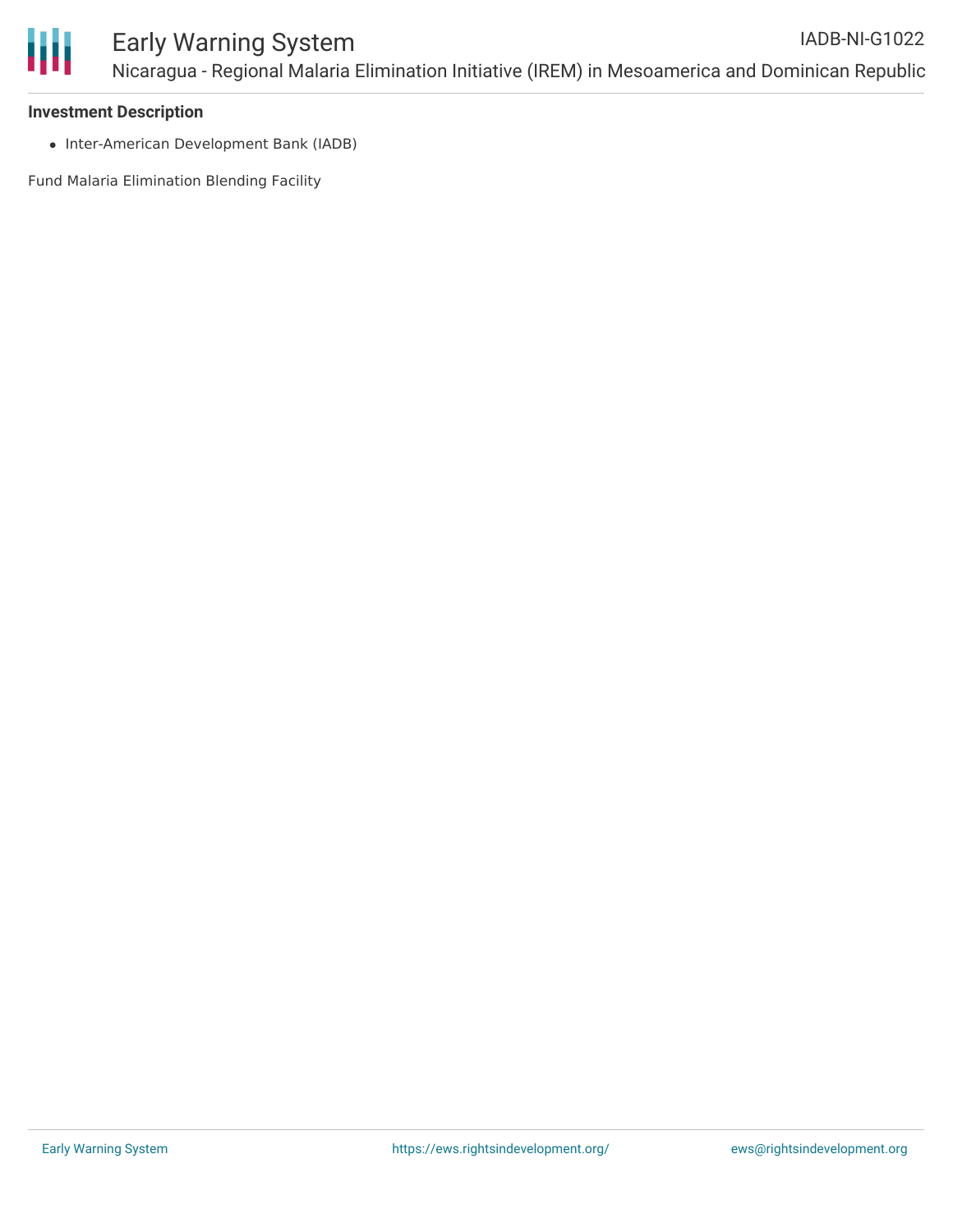# **Contact Information**

### ACCOUNTABILITY MECHANISM OF IADB

The Independent Consultation and Investigation Mechanism (MICI) is the independent complaint mechanism and fact-finding body for people who have been or are likely to be adversely affected by an Inter-American Development Bank (IDB) or Inter-American Investment Corporation (IIC)-funded project. If you submit a complaint to MICI, they may assist you in addressing the problems you raised through a dispute-resolution process with those implementing the project and/or through an investigation to assess whether the IDB or IIC is following its own policies for preventing or mitigating harm to people or the environment. You can submit a complaint by sending an email to MICI@iadb.org. You can learn more about the MICI and how to file a complaint at http://www.iadb.org/en/mici/mici,1752.html (in English) or http://www.iadb.org/es/mici/mici,1752.html (Spanish).